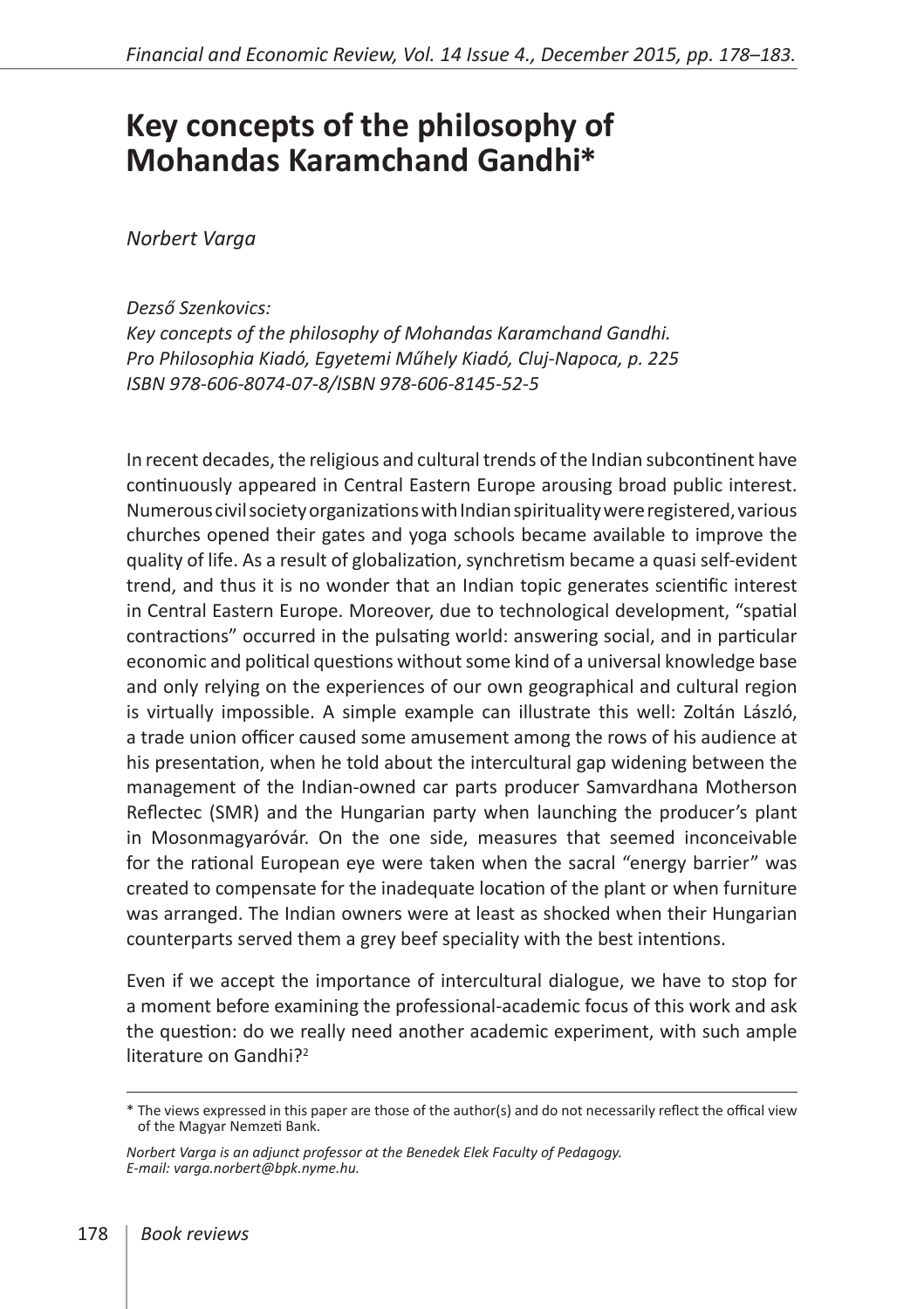The answer is clearly yes. To prove that the answer is not simple axiomatic, one need merely read the following review of the work by Dezső Szenkovics. It is worth discussing the author himself for a moment. In consideration of the "sine ira et studio" maxim by Tacitus, the author of a review must apply the principle of impartiality in his paper with double emphasis, owing to his friendship with Szenkovics and his deepest respect for Gandhi.

As a background, it should be noted that, thanks to the particular attention paid to the life of Sándor Kőrösi Csoma, which is more typical in Transylvania than in Hungary, Szenkovics – a Hungarian academic from Romania – arrived India in the 1990s for the first time for some weeks, following the route of the renowned Hungarian orientalist.

His personal account tells that right at the moment of his arrival to the subcontinent, he was faced with a country image campaign that offered two extreme alternatives regarding the attitude towards India: "love it or leave it". His decisions led to his everlasting bonding to India, its culture and spiritual heritage/creators. Among the creators, the personality of Mahatma (Tagore gave him this attribute, which later formed into a name) particularly caught his interest. All this is attested in his innumerable presentations and publications, as well as the publication and supervision of Gandhi's major work "*Hind Swaraj or Indian Home Rule*" (in Hungarian "*Hind Szvarádzs, avagy az indiai önkormányzat*" (Kriterion Könyvkiadó, Cluj-Napoca, 2010)). This academic background led Szenkovics to author his own book (which in turn earned him a doctoral title). The question might arise: why doesn't it cause dissonance in an author with a Protestant cultural background to find a model in Hindu morality? Perhaps, the review indirectly answers this question, too.

When reading the book, it is clear that it has a logical structure: we wander from one topic to another, from a person through Indian social history to the interpretation of the key concepts of the Great Teacher, as a well-constructed spiritual path, which is much more than an exegesis or a set of semantic distinctions. The greatest merit of the work is that it synthesises and comparatively presents the relevant Gandhianistic literary without concealing works having a critical tone of Mahatma. The way the sequence of events essential for the topic is not a notorious reiteration of India's social history as written many times before, but form an integral part of the epistemological foundation of the book. Naturally, Kant's *priori* concepts (space and time) define political actions, however, it seems that Gandhi's ideas of social philosophy blast these frameworks into pieces. In the spirit of the "historia est magistra vitae", a thinker of the  $21<sup>st</sup>$  century Europe has to pay distinguished attention to these parts, since the Indian subcontinent had to face challenges such as poverty, cultural diversity, unemployment, a counter-productive educational system, corruption, inertia across the bureaucracy, a structure that strangles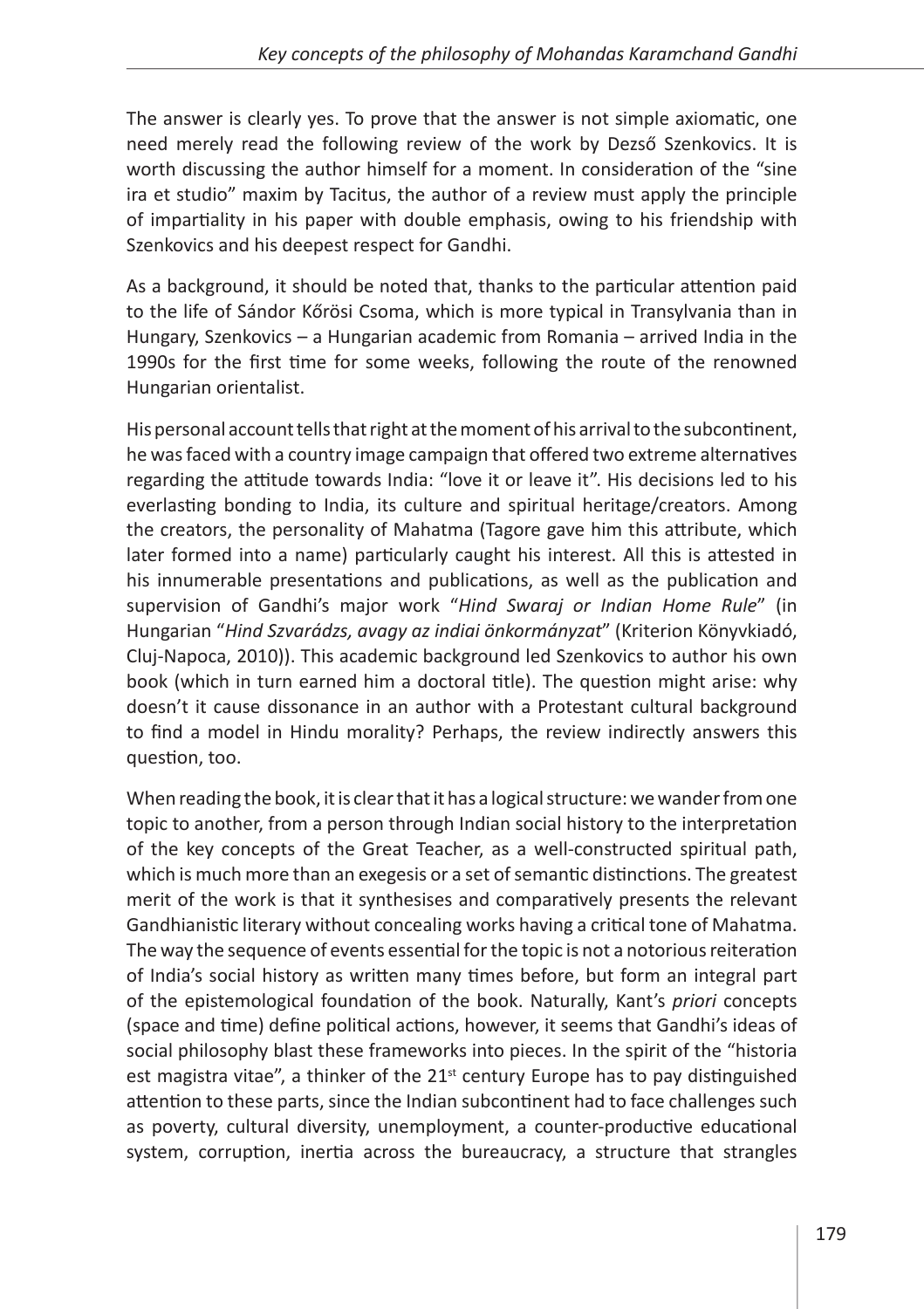small and medium-sized entrepreneurs, the impact of multinational economic operators, etc.

One cannot ignore the fact that the Indian subcontinent is considered the birthplace of several world religions. The philosophical literature of these religions unfolds a theoretical activity that had an effect on the definition of optimal political and economic structure for millennia. The unique theoretical bases have complementary theories attached to them, to a great extent as a result of the eastward expansion of Western European powers. However, the western Christian universe and the ideology of enlightenment could be nest into the world of the Indian caste-system, and mainly only affected a narrow collaborating elite with British (re-)education. The "isms" of the west in the  $19<sup>th</sup>$  century (liberalism, conservatism, communism/socialism, nationalism) only reached the subcontinent with considerable delays. The colonisers established intermediary institutions in vain, they failed to achieve anything beyond "cultural mimicry", since the lack of receptive ability prevented total identification with the theories of western civilization. The constitutional structure of India after it gained independence in 1947 follows the pattern of Western European democracies in procedural terms, but in a substantive comparison it still differs from the model system. It is unquestionable that the Indian subcontinent and Western Europe do not belong to the same framework of civilization, which means an irresolvable structural difference.

The essence of the book is the analysis of key concepts in Gandhi's philosophical concepts (social, religious and political). It is important to point out that the groundwork of Gandhi's social thinking are of religious nature virtually in their entirety (justice – satya; nonviolence – ahimsa, devotion to the truth – satyagraha). However, it is not the central role of a single religion (in this case Hindu with its Vaishnava branch Gandhi was affiliated with) that the author dwells on and calls our attention to. Instead of the dogmatic interpretations of religions, Gandhi focused on their essence. This is how he found coinciding conceptual frameworks in the teachings of Hinduism, Jainism, Buddhism and Jesus Christ, and used them after selecting, adapting and modifying them. Through this recontextualisingreinterpreting experiment by Gandhi, conceptual entities were extended with new semantic contents and embedded into new sets of correlations, which resulted in a new political and economic pattern as well. This all happened while the contents construed by Gandhi became available for decoding for all segments of the socialpolitical-economic field, and hence could be introduced into public thinking.

Gandhi is a meta-historic philosopher; however, it is true that his ideas related to the political events of a given political time and space, but his compass points to the direction of the absolute objective. Gandhi can implement a *sui generis* change of paradigm, because he takes on theo-political attributes. What Gandhi does,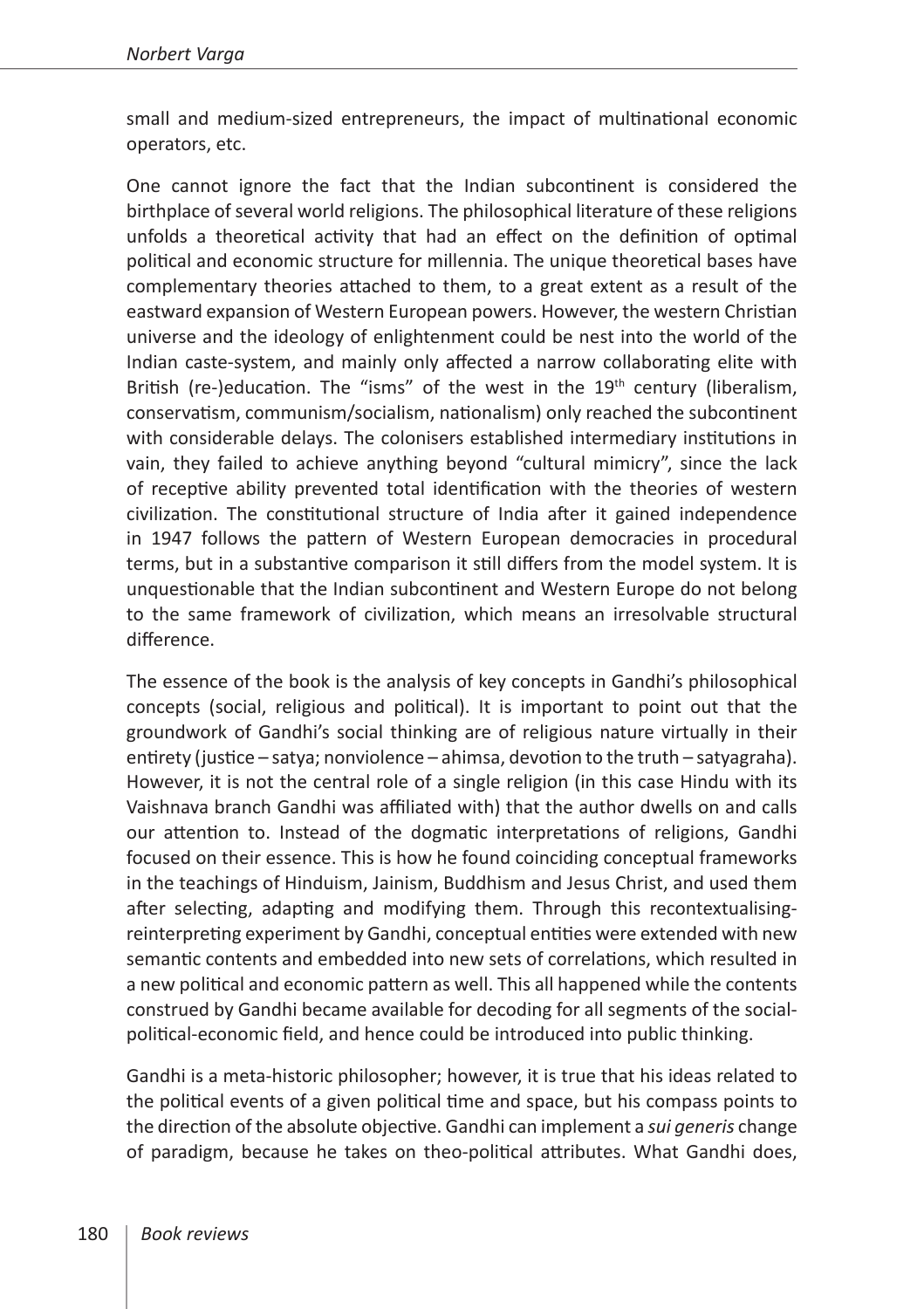goes beyond politics: his political thinking bears universal features. His ideology does not restrict itself to actions bound to particular situations, the content and meaning of his teaching cannot only be interpreted in the specific context, but eruptively speaks to everyone, regardless of time and space. This does not mean that Gandhi disregarded periods of world history; on the contrary, his receptors perfectly signalled him the changes in economy and political history that seemed irreversible.

The central point of Gandhi's ideology is the concept of justice that goes beyond any megalomania of our world. This results in a paradigm that bursts others in the same a priori time and space structure, that is, the Justice postulated by Gandhi allows the existence of parallel paradigms. Since however, the relation and communication between them remains unencoded, diverse paths of development occur in the paradigmatic interpretation of dominant economic and political relations. The reason of antinomy can be found in the base formulas of interpretation. While the political notion of the British is guided by the Machiavellian principle (with a consequential impact on the arrangement of social reality), the means and aims of action for Gandhi are in harmony, they are directed towards Justice. This is the root of the irreconcilable conflict between the British and the Gandhian opinion. While, notwithstanding the spiritual heritage and life of Thomas More, the leaders of Great Britain deemed inconceivable the fact that politics could be motivated by religious-moral views, Gandhi saw politics as "applied religion" (Szenkovics 2014:102). By the middle of the 20<sup>th</sup> century, the asymmetric political and economic relations between India and Great Britain became unsustainable, since the dominant party only viewed India from a special demand and supply relationship: practically it exploited it. No wonder that Gandhi had strong criticism for the West, since its economic and political solutions were in direct opposition to the theses and antitheses of Jesus Christ's Sermon on the Mount.

In consideration of the level of development and the general conditions in India at Gandhi's time, it might be interesting to read and interpret Szenkovics' book by putting Thomas More's *Utopia* (Cartaphilus Könyvkiadó, 2011) in parallel, which gives a judgment of the capital production and social conditions of contemporary England (first decade of the  $16<sup>th</sup>$  century). The three problems I have arbitrarily selected underline the similarities:

*i.* The situation of insecure social groups:

Ruining the agricultural workers and small and medium-sized entrepreneurs as regards food production and light industry in More's time: 'The increase of pasture,' said I, 'by which your sheep, which are naturally mild, and easily kept in order, may be said now to devour men and unpeople, not only villages, but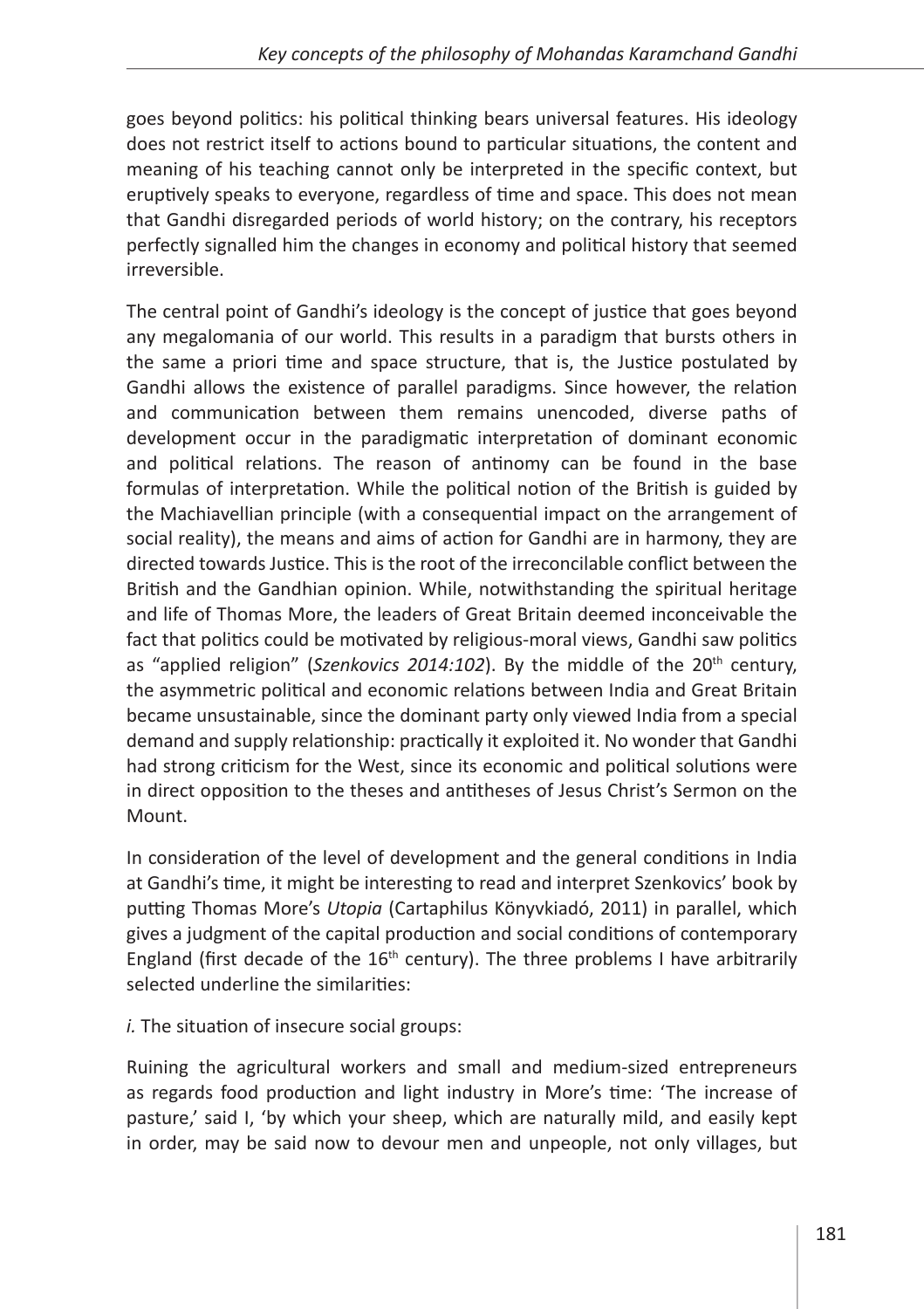towns... The price of wool is also so risen that the poor people, who were wont to make cloth, are no more able to buy it; and this, likewise, makes many of them idle.' (*More 2011:26-29*) In Gandhi's time: 'the flatlands of India were all white with the bones of wool-weavers' (*Szenkovics 2014:47*).

*ii.* The Oikos-type subsistence:

The subsistence of the utopistic *Nowhere* island: 'Every family makes their own clothes ... and throughout the island they wear the same sort of clothes.' (*More 2011:68*) In Gandhi's time: 'A constructive programme was also designed that symbol of it being domestic spinning and weaving, which after all stressed the highest level of subsistence of micro-communities.' (*Szenkovics 2014:77*).

*iii.* Recruitment of leaders:

More's '*politeia*' (meritocracy) programme: 'Out of these [learned men] they choose their ambassadors, their priests, their Tranibors, and the Prince himself, anciently called their Barzenes, but is called of late their Ademus.' (*More 2011:72*) Gandhi's gnostic theory: '...those who have not only sworn an oath to practice the ahimsa, but also went through a comprehensive spiritual and moral education... Since only in possession of knowledge, learning and intellectual skills is it possible to prevent that the ahimsa from becoming a "fixed and spiritless dogma" for them...' (*Szenkovics 2014:147–148*).

The examples could go on much longer. Although the scope of this review does not allow for a detailed analysis, the parallel examination of these two book can without doubt shed light on new sets of correlations, and bring the reader to a more complex understanding.

In the closing sections of his book, Szenkovics emphasises the relevance of Gandhian principles, and then draws conclusions. Perhaps, the message of the whole book is given the following teaching of Bapu, which might sound quite familiar to Hungarian society with strong Christian roots: "*abhaya*", that is, lack of fear. This is made even stronger by the programme of absolute transparency that covers the perfect harmony of the thought, the word uttered and the action. In light of the above, Gandhi's teaching can potentially be the antithesis of postulates in Samuel P. Huntington's "*The Clash of Civilizations and the Remaking of World Order*" (Simon & Schuster, 1996) in the constellation of the values proclaimed by Hinduism and world religions (Jewish-Christian, Islam, Hinduism). The reviewer has a sense of something missed in one aspect only: it would have been interesting to compare Gandhi with the Quran, since the greatest failure of Mahatma's life was the inability to reach a compromise with the Muslim League and its leader Muhammad Ali Jinnah that eventually led to the fragmentation into a "multiregional" India.